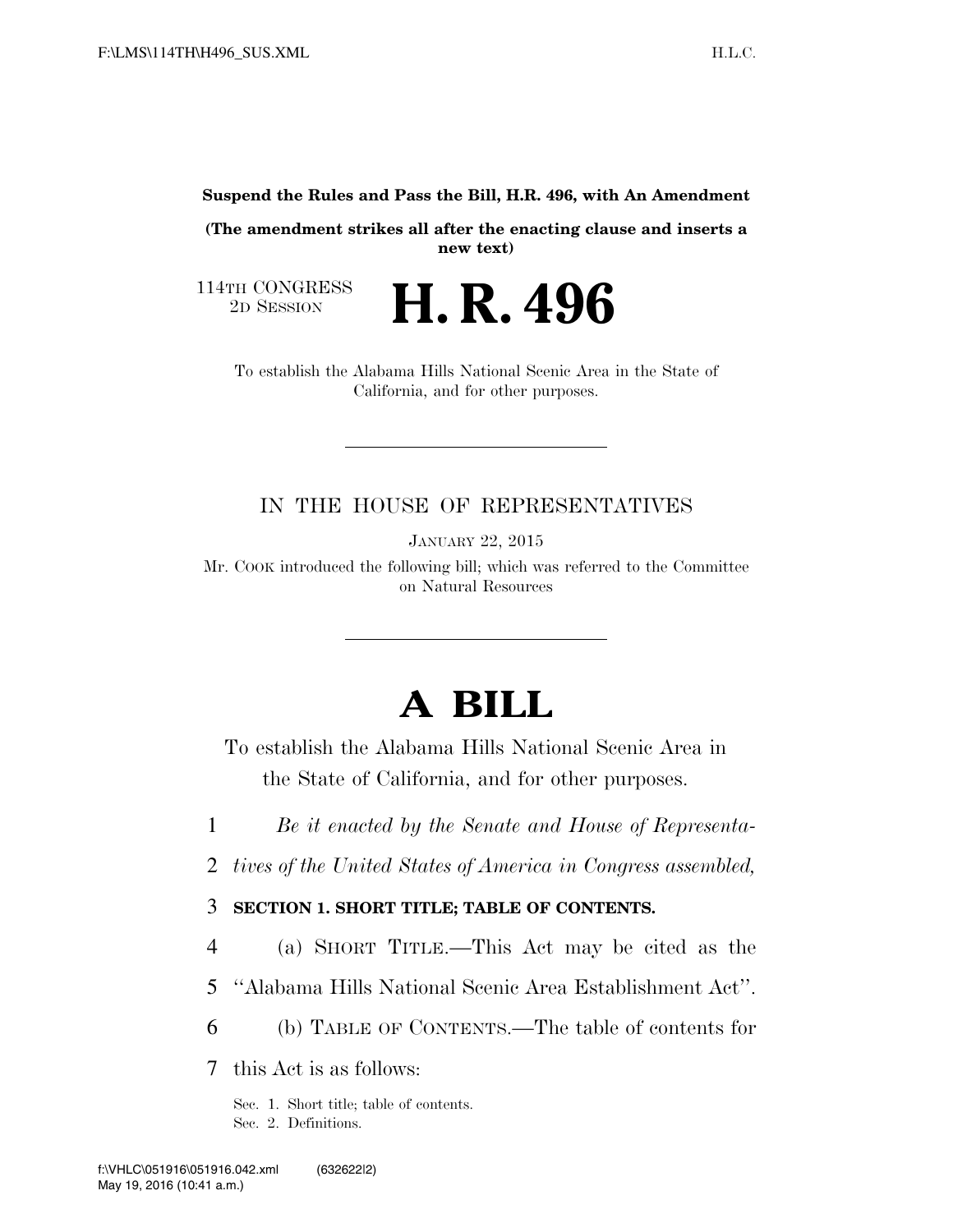- Sec. 3. Alabama Hills National Scenic Area, California.
- Sec. 4. Management plan.
- Sec. 5. Land taken into trust for Lone Pine Paiute-Shoshone Reservation.
- Sec. 6. Transfer of administrative jurisdiction.
- Sec. 7. Protection of services and recreational opportunities.
- Sec. 8. Clarification regarding funding.

#### **SEC. 2. DEFINITIONS.**

- In this Act:
- (1) MANAGEMENT PLAN.—The term ''manage- ment plan'' means the management plan for the Na-tional Scenic Area developed under section 4(a).
- (2) MAP.—The term ''Map'' means the map ti- tled ''Proposed Alabama Hills National Scenic Area'', dated September 8, 2014.
- (3) MOTORIZED VEHICLES.—The term ''motor- ized vehicles'' means motorized or mechanized vehi- cles and includes, when used by utilities, mechanized equipment, helicopters, and other aerial devices nec- essary to maintain electrical or communications in-frastructure.
- (4) NATIONAL SCENIC AREA.—The term ''Na- tional Scenic Area'' means the Alabama Hills Na-tional Scenic Area established by section 3(a).
- (5) SECRETARY.—The term ''Secretary'' means the Secretary of the Interior.
- (6) STATE.—The term ''State'' means the State of California.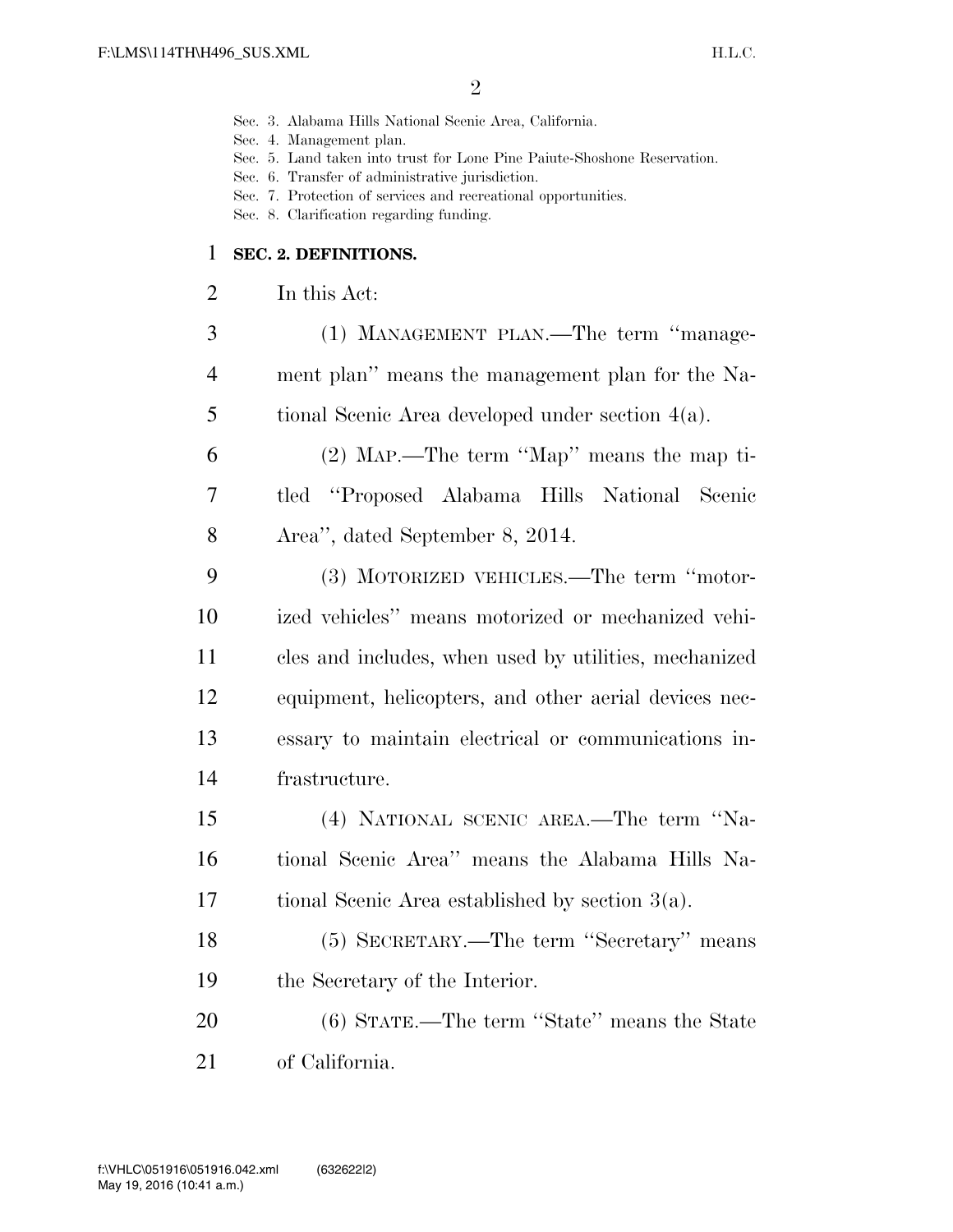(7) TRIBE.—The term ''Tribe'' means the Lone Pine Paiute-Shoshone.

 (8) UTILITY FACILITY.—The term ''utility facil- ity'' means any and all existing and future water system facilities including aqueducts, streams, ditches, and canals; water facilities including, but not limited to, flow measuring stations, gauges, gates, values, piping, conduits, fencing, and electrical power and communications devices and systems; and any and all existing and future electric generation facilities, electric storage facilities, overhead and/or underground electrical supply systems and commu- nication systems consisting of electric substations, electric lines, poles and towers made of various ma- terials, ''H'' frame structures, guy wires and an- chors, crossarms, wires, underground conduits, ca- bles, vaults, manholes, handholes, above-ground en- closures, markers and concrete pads and other fix- tures, appliances and communication circuits, and other fixtures, appliances and appurtenances con- nected therewith necessary or convenient for the construction, operation, regulation, control, ground- ing and maintenance of electric generation, storage, lines and communication circuits, for the purpose of transmitting intelligence and generating, storing,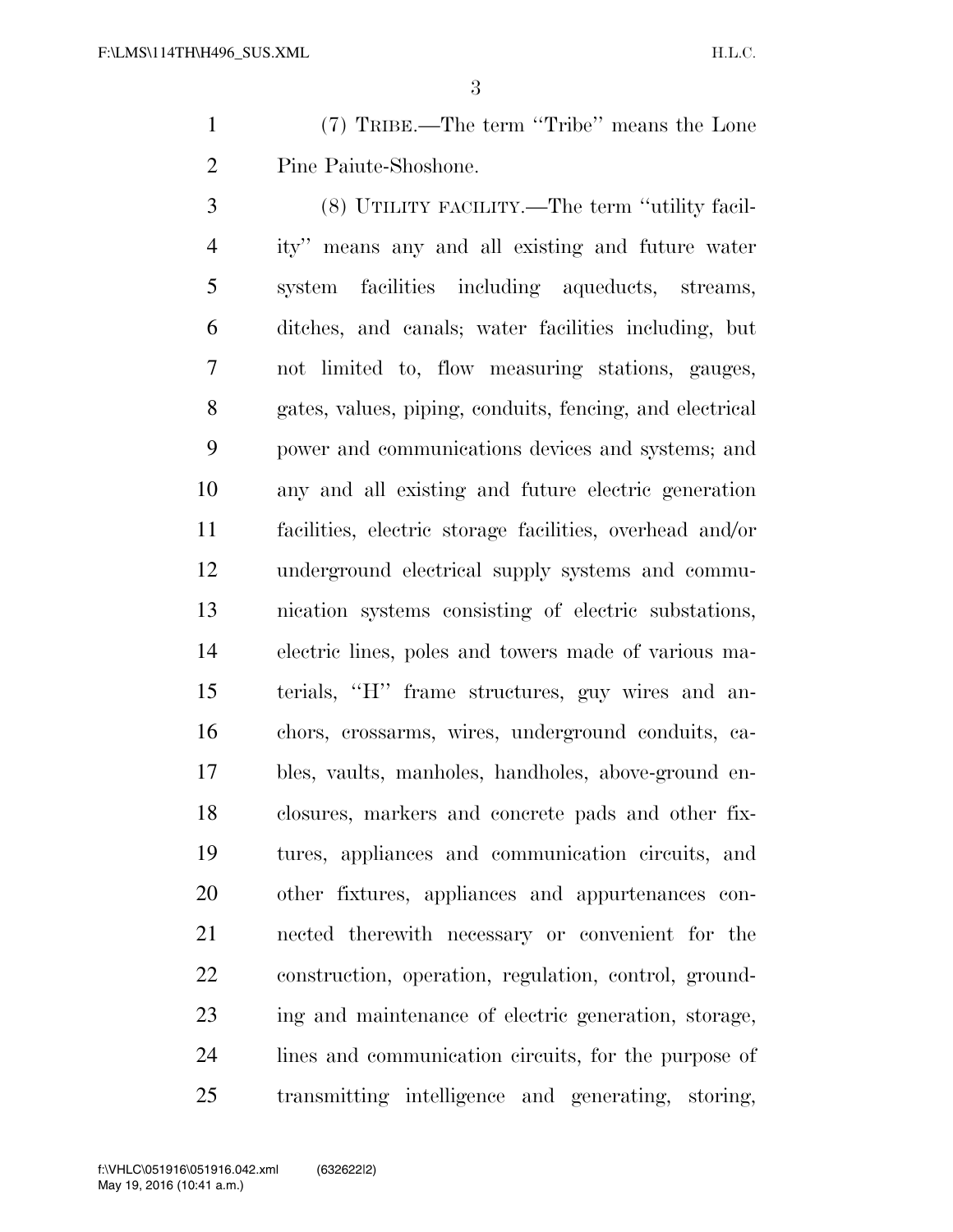distributing, regulating and controlling electric en- ergy to be used for light, heat, power, communica-tion, and other purposes.

### **SEC. 3. ALABAMA HILLS NATIONAL SCENIC AREA, CALI-FORNIA.**

 (a) ESTABLISHMENT.—Subject to valid, existing rights, there is established in Inyo County, California, the Alabama Hills National Scenic Area. The National Scenic Area shall be comprised of the approximately 18,610 acres generally depicted on the Map as ''National Scenic Area''.

 (b) PURPOSE.—The purpose of the National Scenic Area is to conserve, protect, and enhance for the benefit, use, and enjoyment of present and future generations the nationally significant scenic, cultural, geological, edu- cational, biological, historical, recreational, cinemato- graphic, and scientific resources of the National Scenic Area managed consistent with section 302(a) of the Fed- eral Land Policy and Management Act of 1976 (43 U.S.C. 1732(a)).

20 (c) MAP; LEGAL DESCRIPTIONS.—

 (1) IN GENERAL.—As soon as practicable after the date of enactment of this Act, the Secretary shall file a map and a legal description of the Na-tional Scenic Area with—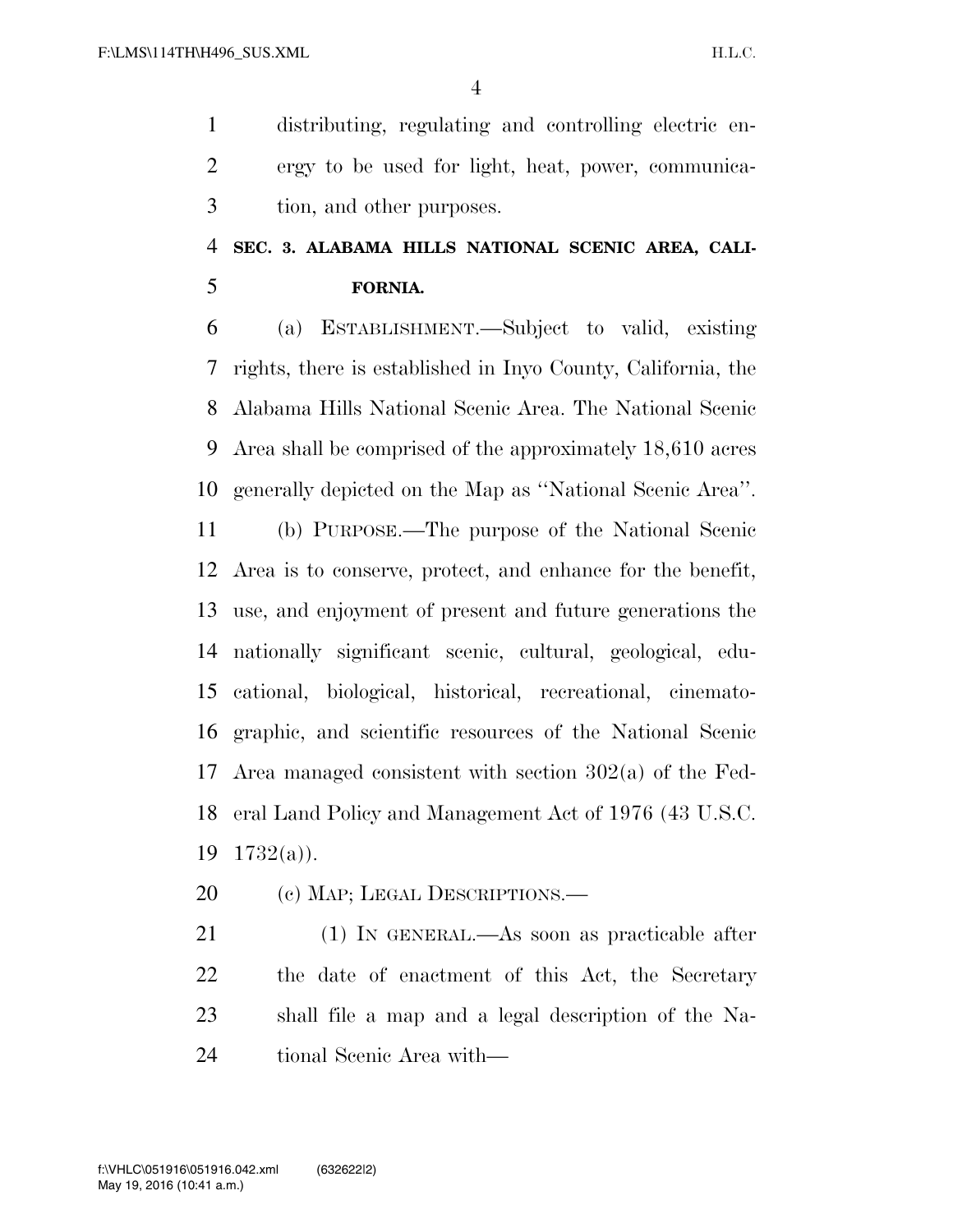| $\mathbf{1}$   | (A) the Committee on Energy and Natural                |
|----------------|--------------------------------------------------------|
| $\overline{2}$ | Resources of the Senate; and                           |
| 3              | (B) the Committee on Natural Resources                 |
| $\overline{4}$ | of the House of Representatives.                       |
| 5              | (2) FORCE OF LAW.—The map and legal de-                |
| 6              | scriptions filed under paragraph (1) shall have the    |
| 7              | same force and effect as if included in this Act, ex-  |
| 8              | cept that the Secretary may correct any clerical and   |
| 9              | typographical errors in the map and legal descrip-     |
| 10             | tions.                                                 |
| 11             | (3) PUBLIC AVAILABILITY.—Each map<br>and               |
| 12             | legal description filed under paragraph (1) shall be   |
| 13             | on file and available for public inspection in the ap- |
| 14             | propriate offices of the Forest Service and Bureau     |
| 15             | of Land Management.                                    |
| 16             | (d) ADMINISTRATION.—The Secretary shall manage         |
| 17             | the National Scenic Area—                              |
| 18             | (1) as a component of the National Landscape           |
| 19             | Conservation System;                                   |
| 20             | $(2)$ so as not to impact the future continuing        |
| 21             | operations and maintenance of any activities associ-   |
| 22             | ated with valid, existing rights, including water      |
| 23             | rights;                                                |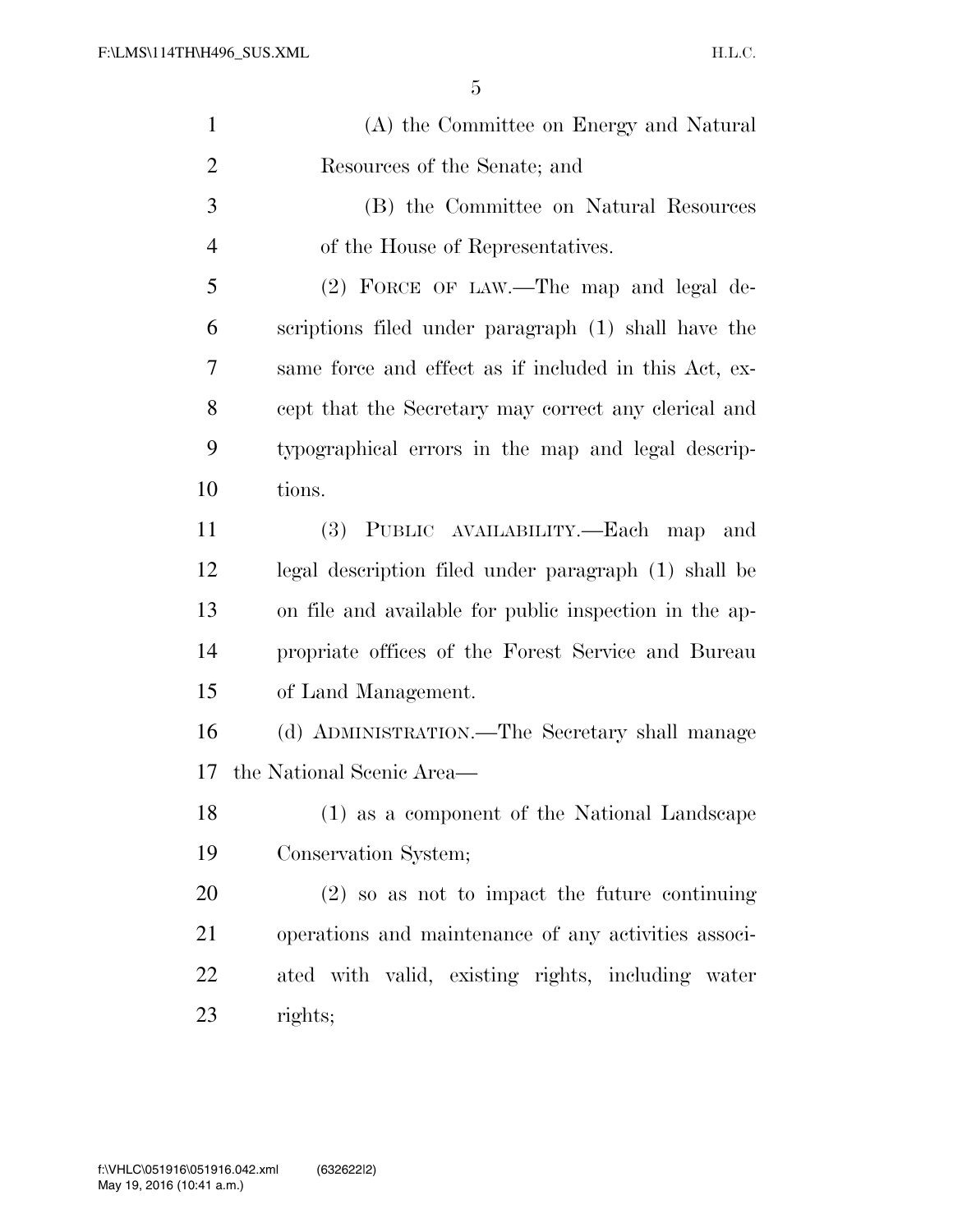| $\mathbf{1}$   | (3) in a manner that conserves, protects, and         |
|----------------|-------------------------------------------------------|
| $\overline{2}$ | enhances the resources and values of the National     |
| 3              | Scenic Area described in subsection (b); and          |
| $\overline{4}$ | $(4)$ in accordance with—                             |
| 5              | (A) the Federal Land Policy and Manage-               |
| 6              | ment Act of 1976 (43 U.S.C. 1701 et seq.);            |
| 7              | (B) this Act; and                                     |
| 8              | (C) any other applicable laws.                        |
| 9              | (e) MANAGEMENT.—                                      |
| 10             | (1) IN GENERAL.—The Secretary shall allow             |
| 11             | only such uses of the National Scenic Area as the     |
| 12             | Secretary determines would support the purposes of    |
| 13             | the National Scenic Area as described in subsection   |
| 14             | (b).                                                  |
| 15             | (2)<br>RECREATIONAL ACTIVITIES.—Except as             |
| 16             | otherwise provided in this Act or other applicable    |
| 17             | law, or as the Secretary determines to be necessary   |
| 18             | for public health and safety, the Secretary shall     |
| 19             | allow existing recreational uses of the National Sce- |
| 20             | nic Area to continue, including hiking, mountain      |
| 21             | biking, rock climbing, sightseeing, horseback riding, |
| 22             | hunting, fishing, and appropriate authorized motor-   |
| 23             | ized vehicle use.                                     |
| 24             | MOTORIZED VEHICLES.—Except as speci-<br><b>(3)</b>    |

fied within this Act and/or in cases in which motor-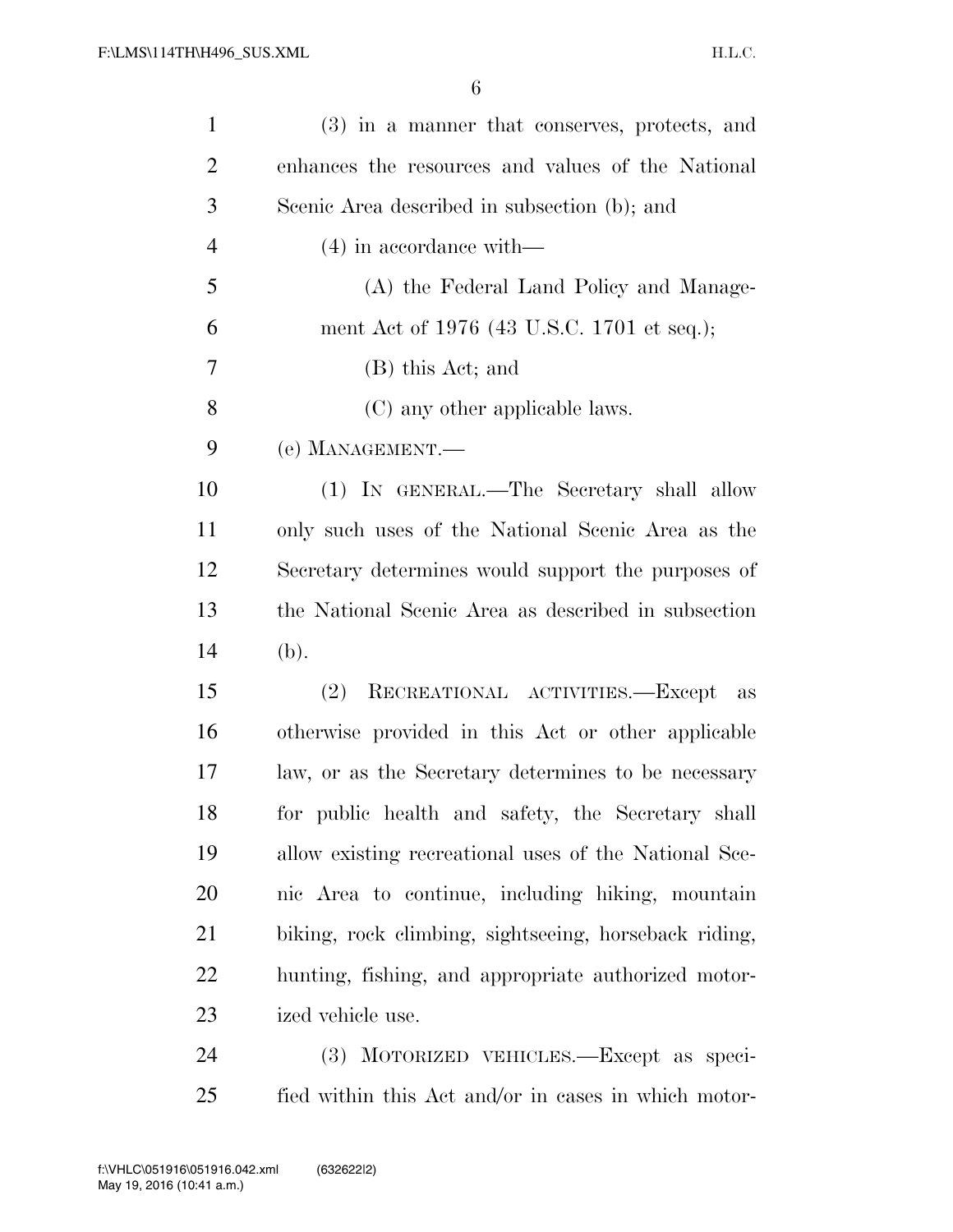| $\mathbf{1}$   | ized vehicles are needed for administrative purposes,   |
|----------------|---------------------------------------------------------|
| $\overline{2}$ | or to respond to an emergency, the use of motorized     |
| 3              | vehicles in the National Scenic Area shall be per-      |
| $\overline{4}$ | mitted only on—                                         |
| 5              | (A) roads and trails designated by the Di-              |
| 6              | rector of the Bureau of Land Management for             |
| 7              | use of motorized vehicles as part of a manage-          |
| 8              | ment plan sustaining a semi-primitive motorized         |
| 9              | experience; or                                          |
| 10             | (B) on county-maintained roads in accord-               |
| 11             | ance with applicable State and county laws.             |
| 12             | (f) NO BUFFER ZONES.—                                   |
| 13             | (1) IN GENERAL.—Nothing in this Act creates             |
| 14             | a protective perimeter or buffer zone around the Na-    |
| 15             | tional Scenic Area.                                     |
| 16             | (2) ACTIVITIES OUTSIDE NATIONAL SCENIC                  |
| 17             | AREA.—The fact that an activity or use on land out-     |
| 18             | side the National Scenic Area can be seen or heard      |
| 19             | within the National Scenic Area shall not preclude      |
| 20             | the activity or use outside the boundaries of the Na-   |
| 21             | tional Scenic Area.                                     |
| 22             | (g) ACCESS.—The Secretary shall continue to provide     |
| 23             | private landowners adequate access to inholdings in the |
| 24             | National Scenic Area.                                   |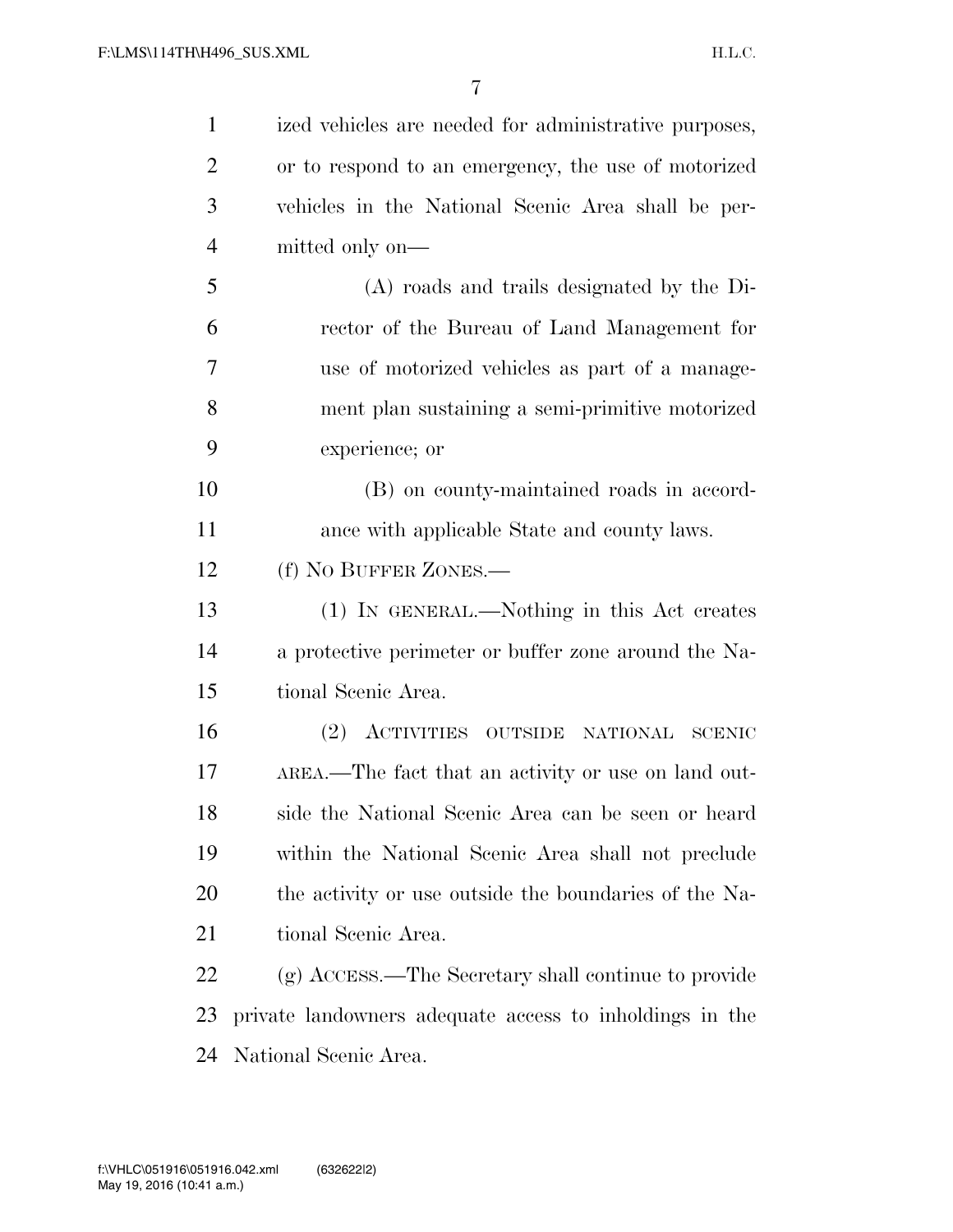| $\mathbf{1}$   | (h) FILMING.—Nothing in this Act prohibits filming             |
|----------------|----------------------------------------------------------------|
| 2              | (including commercial film production, student filming,        |
| 3              | and still photography) within the National Scenic Area—        |
| $\overline{4}$ | $(1)$ subject to-                                              |
| 5              | (A) such reasonable regulations, policies,                     |
| 6              | and practices as the Secretary considers to be                 |
| 7              | necessary; and                                                 |
| 8              | (B) applicable law; and                                        |
| 9              | $(2)$ in a manner consistent with the purposes                 |
| 10             | described in subsection (b).                                   |
| 11             | (i) FISH AND WILDLIFE.—Nothing in this Act affects             |
| 12             | the jurisdiction or responsibilities of the State with respect |
| 13             | to fish and wildlife.                                          |
| 14             | (j) LIVESTOCK.—The grazing of livestock in the Na-             |
| 15             | tional Scenic Area, including grazing under the Alabama        |
| 16             | Hills allotment and the George Creek allotment, as estab-      |
| 17             | lished before the date of enactment of this Act, shall be      |
|                | 18 permitted to continue—                                      |
| 19             | $(1)$ subject to-                                              |
| 20             | (A) such reasonable regulations, policies,                     |
| 21             | and practices as the Secretary considers to be                 |
| 22             | necessary; and                                                 |
| 23             | (B) applicable law; and                                        |
| 24             | $(2)$ in a manner consistent with the purposes                 |
| 25             | described in subsection (b).                                   |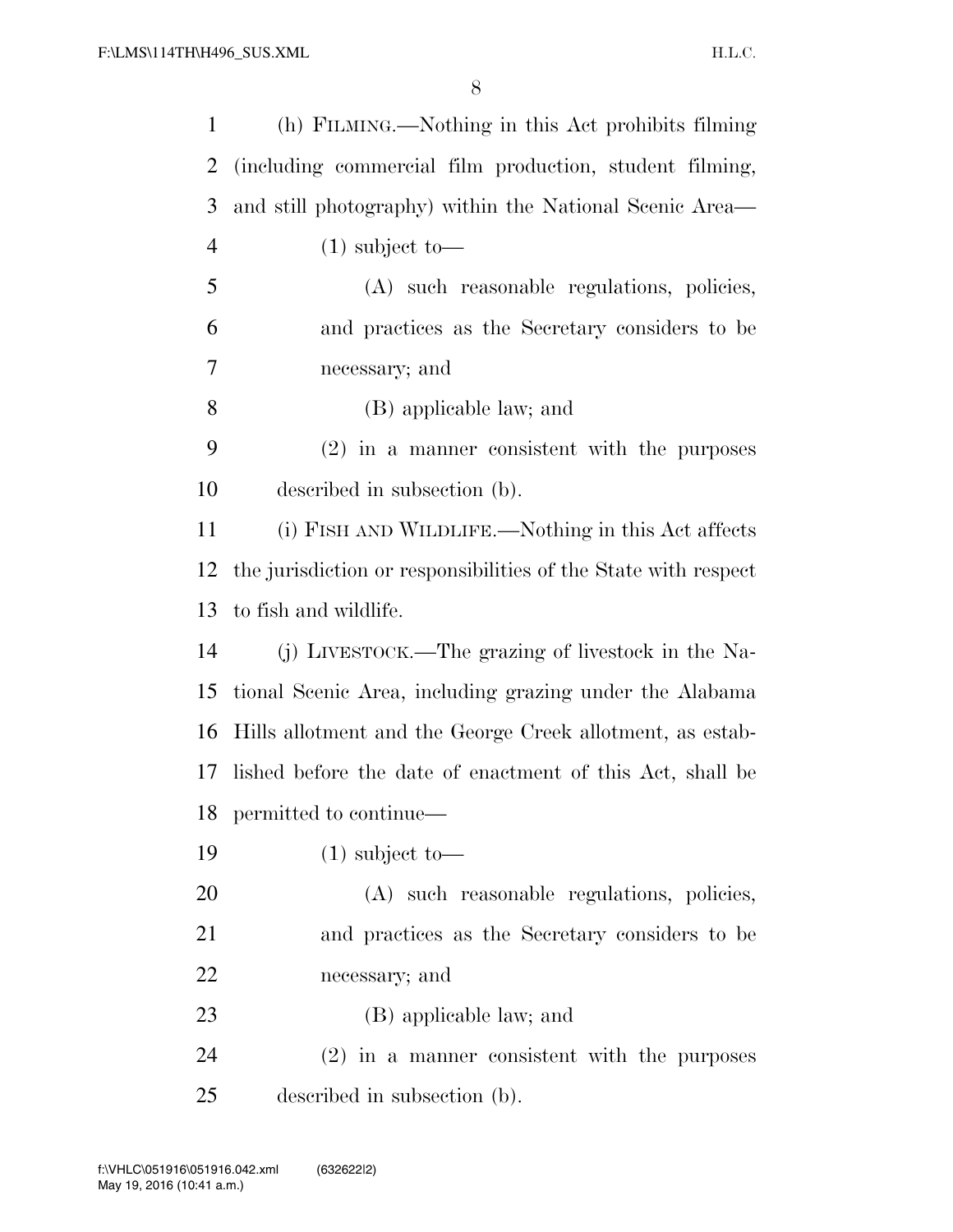(k) OVERFLIGHTS.—Nothing in this Act restricts or precludes flights over the National Scenic Area or over- flights that can be seen or heard within the National Sce-nic Area, including—

 (1) transportation, sightseeing and filming flights, general aviation planes, helicopters, hang- gliders, and balloonists, for commercial or rec-reational purposes;

(2) low-level overflights of military aircraft;

(3) flight testing and evaluation; or

 (4) the designation or creation of new units of special use airspace, or the establishment of military flight training routes, over the National Scenic Area. (l) WITHDRAWAL.—Subject to this Act's provisions and valid rights in existence on the date of enactment of this Act, including rights established by prior withdrawals, the Federal land within the National Scenic Area is with-drawn from all forms of—

 (1) entry, appropriation, or disposal under the public land laws;

 (2) location, entry, and patent under the mining laws; and

 (3) disposition under all laws pertaining to min-eral and geothermal leasing or mineral materials.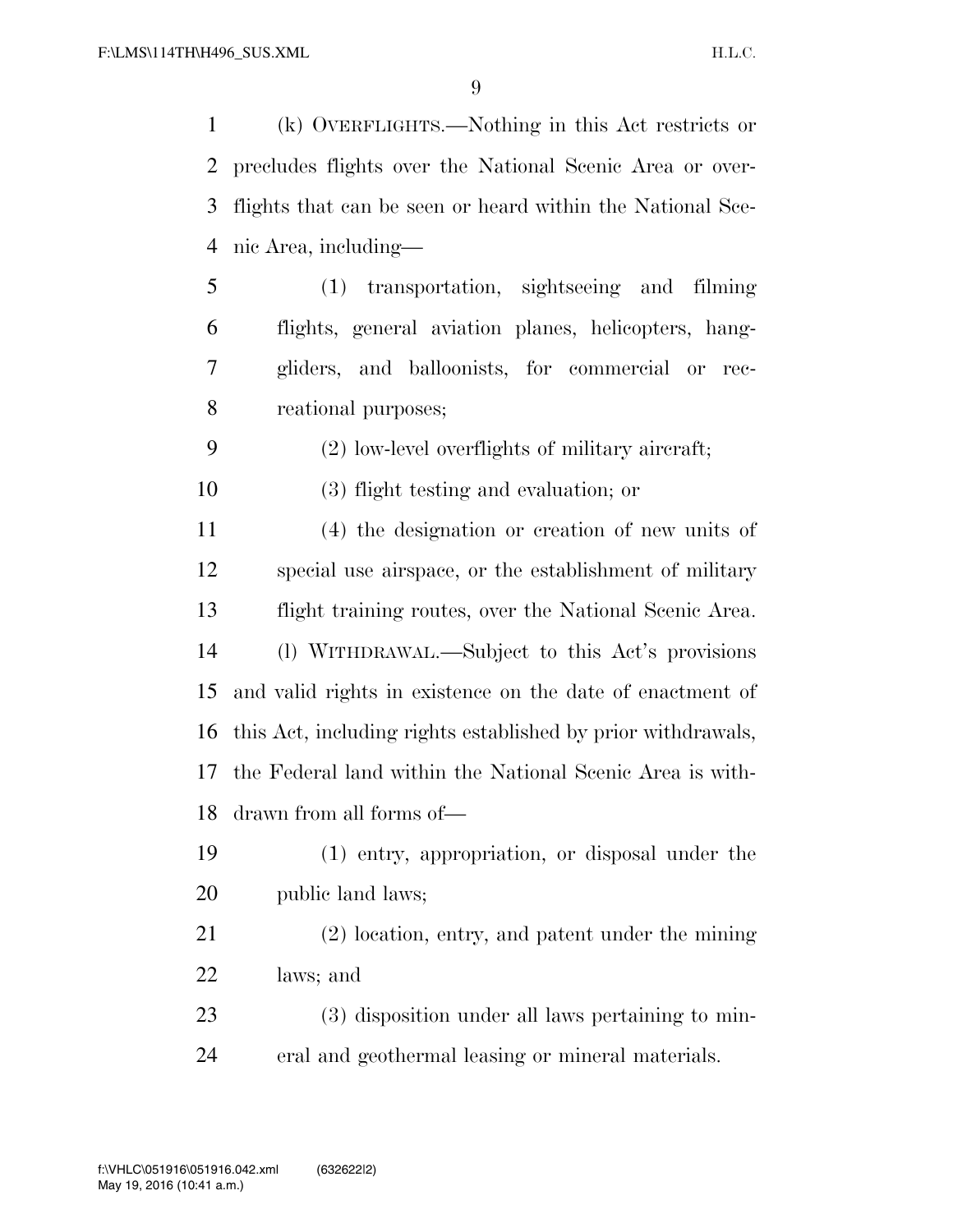(m) WILDLAND FIRE OPERATIONS.—Nothing in this Act prohibits the Secretary, in cooperation with other Fed- eral, State, and local agencies, as appropriate, from con- ducting wildland fire operations in the National Scenic Area, consistent with the purposes described in subsection (b).

 (n) GRANTS; COOPERATIVE AGREEMENTS.—The Secretary may make grants to, or enter into cooperative agreements with, State, tribal, and local governmental en- tities and private entities to conduct research, interpreta- tion, or public education or to carry out any other initia- tive relating to the restoration, conservation, or manage-ment of the National Scenic Area.

 (o) AIR AND WATER QUALITY.—Nothing in this Act modifies any standard governing air or water quality out-side of the boundaries of the National Scenic Area.

(p) UTILITY FACILITIES AND RIGHTS OF WAY.—

(1) Nothing in this Act shall—

 (A) affect the existence, use, operation, maintenance (including but not limited to vege- tation control), repair, construction, reconfig- uration, expansion, inspection, renewal, recon- struction, alteration, addition, relocation, im-provement, funding, removal, or replacement of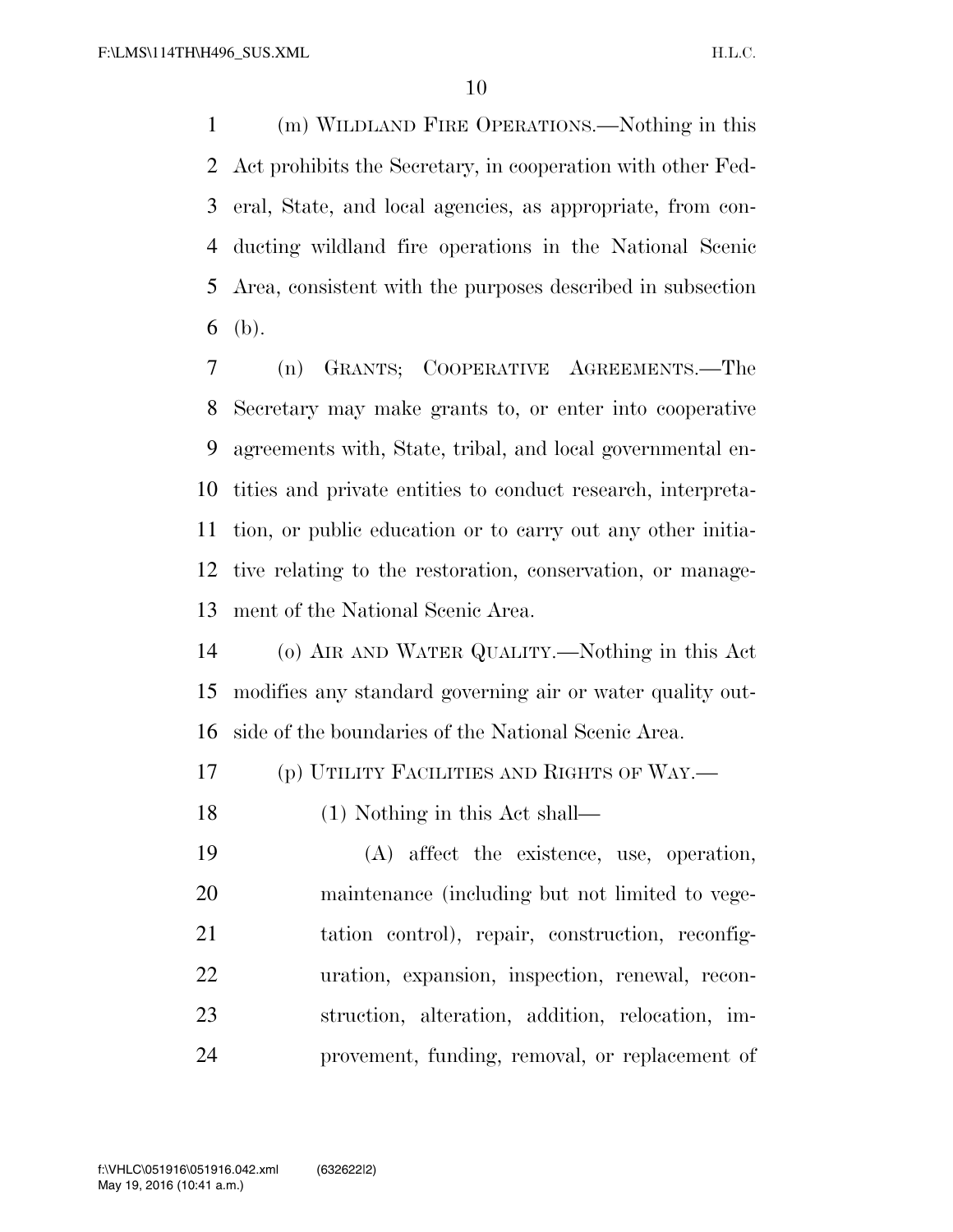| $\mathbf{1}$   | utility facilities or appurtenant rights of way       |
|----------------|-------------------------------------------------------|
| $\overline{2}$ | within or adjacent to the National Scenic Area;       |
| 3              | (B) affect necessary or efficient access to           |
| $\overline{4}$ | utility facilities or rights of way within or adja-   |
| 5              | cent to the National Scenic Area subject to sub-      |
| 6              | section $(e)$ ;                                       |
| 7              | (C) preclude the Secretary from author-               |
| 8              | izing the establishment of new utility facility       |
| 9              | rights of way (including instream sites, routes,      |
| 10             | and areas) within the National Scenic Area in         |
| 11             | a manner that minimizes harm to the purpose           |
| 12             | of the National Scenic Area as described in sub-      |
| 13             | section $(b)$ —                                       |
| 14             | (i) with the National Environmental                   |
| 15             | Policy Act of 1969 (42 U.S.C. 4321 et                 |
| 16             | seq.) and any other applicable law; and               |
| 17             | (ii) subject to such terms and condi-                 |
| 18             | tions as the Secretary determines to be ap-           |
| 19             | propriate.                                            |
| 20             | (2) MANAGEMENT PLAN.—Consistent with this             |
| 21             | Act, the Management Plan shall establish plans for    |
| 22             | maintenance of public utility and other rights of way |
| 23             | within the National Scenic Area.                      |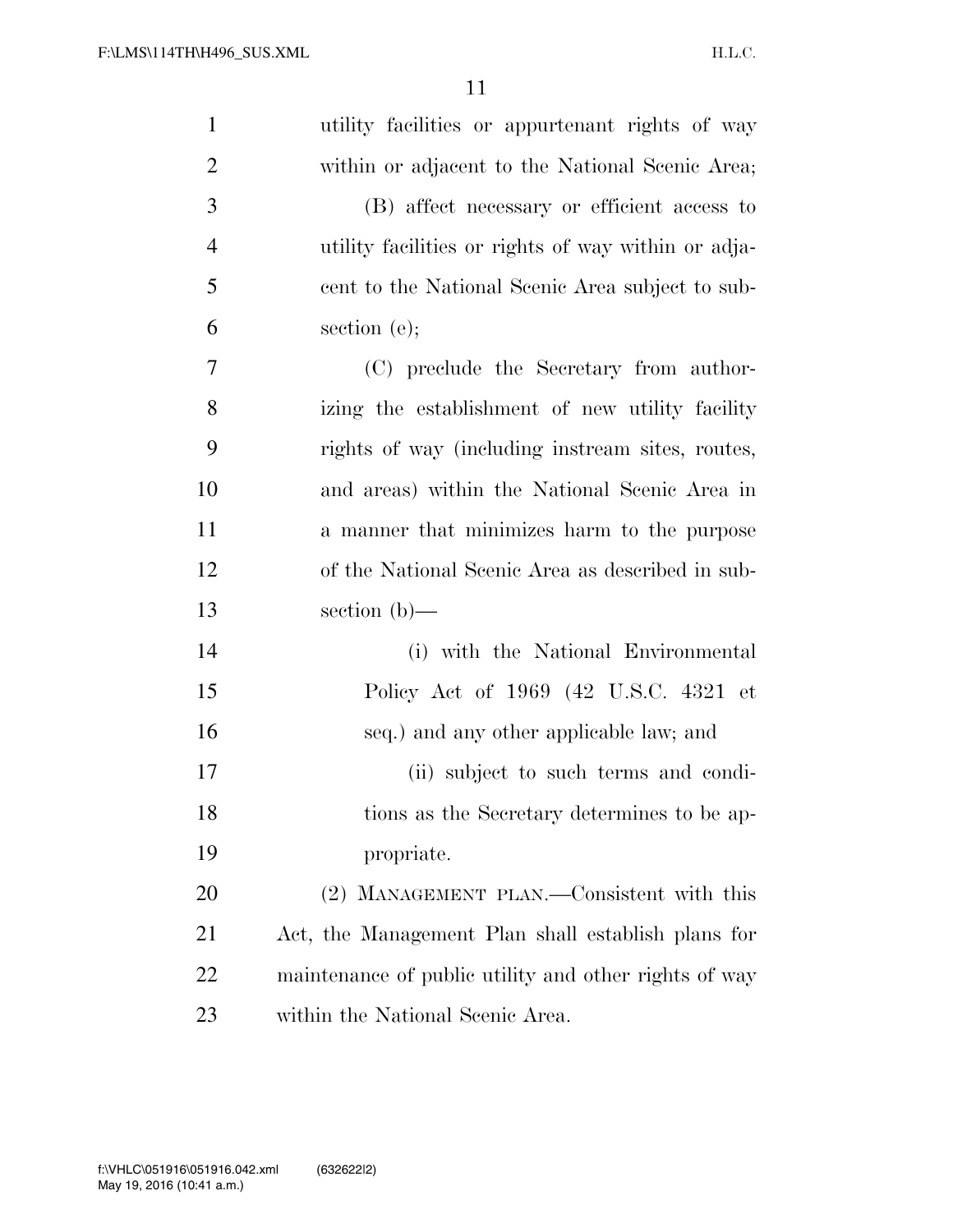#### **SEC. 4. MANAGEMENT PLAN.**

 (a) IN GENERAL.—Not later than 3 years after the date of enactment of this Act, in accordance with sub- section (b), the Secretary shall develop a comprehensive plan for the long-term management of the National Scenic Area. (b) CONSULTATION.—In developing the management plan, the Secretary shall— (1) consult with appropriate State, tribal, and local governmental entities, including Inyo County and the Tribe; and (2) seek input from— (A) investor-owned utilities, including Southern California Edison Company; (B) the Alabama Hills Stewardship Group; 16 (C) members of the public; and (D) the Los Angeles Department of Water and Power. (c) INCORPORATION OF MANAGEMENT PLAN.—In de- veloping the management plan, in accordance with this section, the Secretary shall allow, in perpetuity, casual- use mining limited to the use of hand tools, metal detec-tors, hand-fed dry washers, vacuum cleaners, gold pans,

small sluices, and similar items.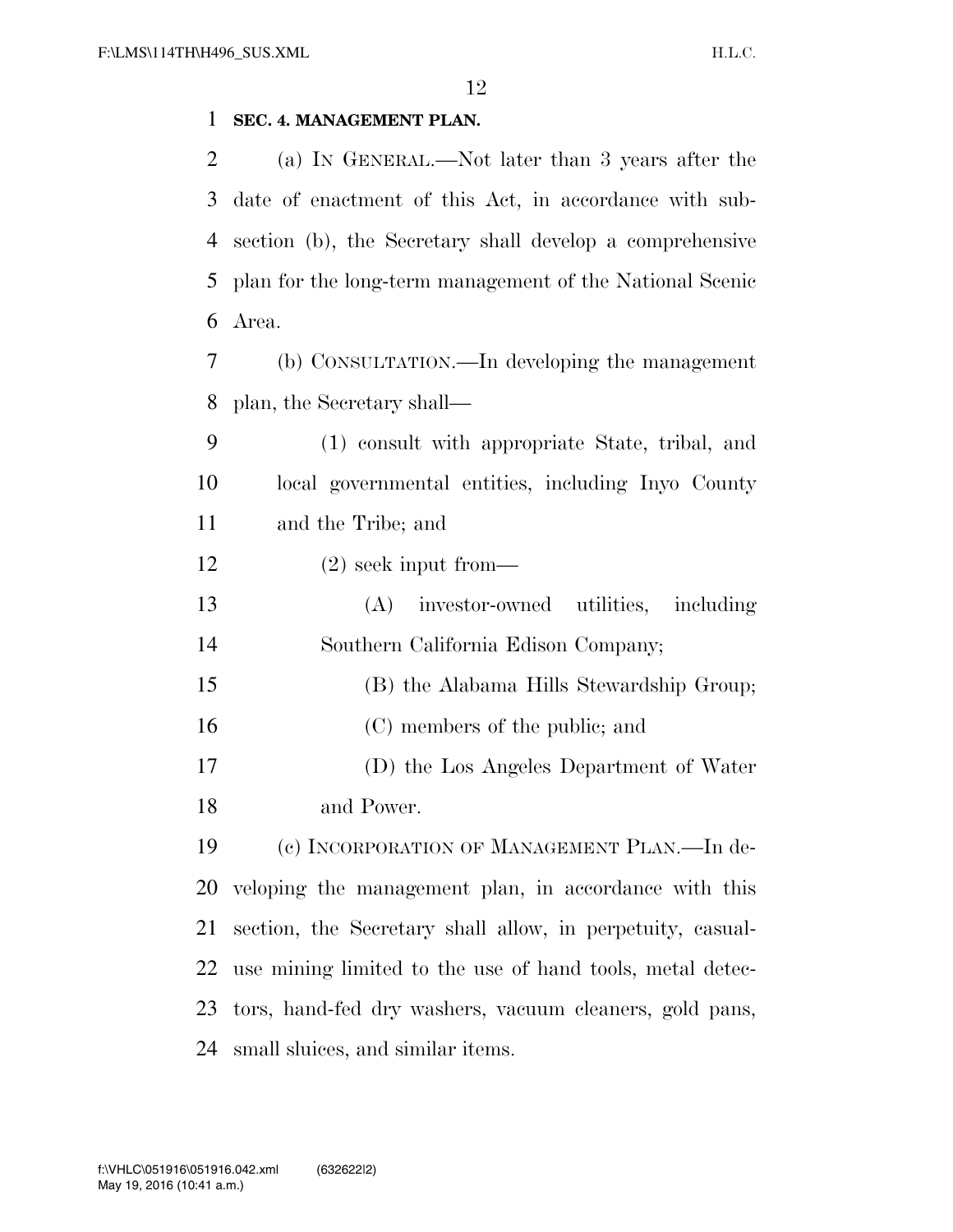(d) INTERIM MANAGEMENT.—Pending completion of the management plan, the Secretary shall manage the Na-tional Scenic Area in accordance with section 3.

### **SEC. 5. LAND TAKEN INTO TRUST FOR LONE PINE PAIUTE-SHOSHONE RESERVATION.**

 (a) TRUST LAND.—As soon as practicable after the date of the enactment of this Act, the Secretary shall take the approximately 132 acres of Federal land depicted on the Map as ''Lone Pine Paiute-Shoshone Reservation Ad- dition'' into trust for the benefit of the Tribe, subject to the following:

 (1) CONDITIONS.—The land shall be subject to all easements, covenants, conditions, restrictions, withdrawals, and other matters of record on the date of the enactment of this Act.

 (2) EXCLUSION.—The Federal lands over which the right-of-way for the Los Angeles Aqueduct is lo- cated, generally described as the 250-foot-wide right- of-way granted to the City of Los Angeles pursuant to the Act of June 30, 1906 (Chap. 3926), shall not be taken into trust for the Tribe.

 (b) RESERVATION LAND.—The land taken into trust pursuant to subsection (a) shall be considered part of the reservation of the Tribe.